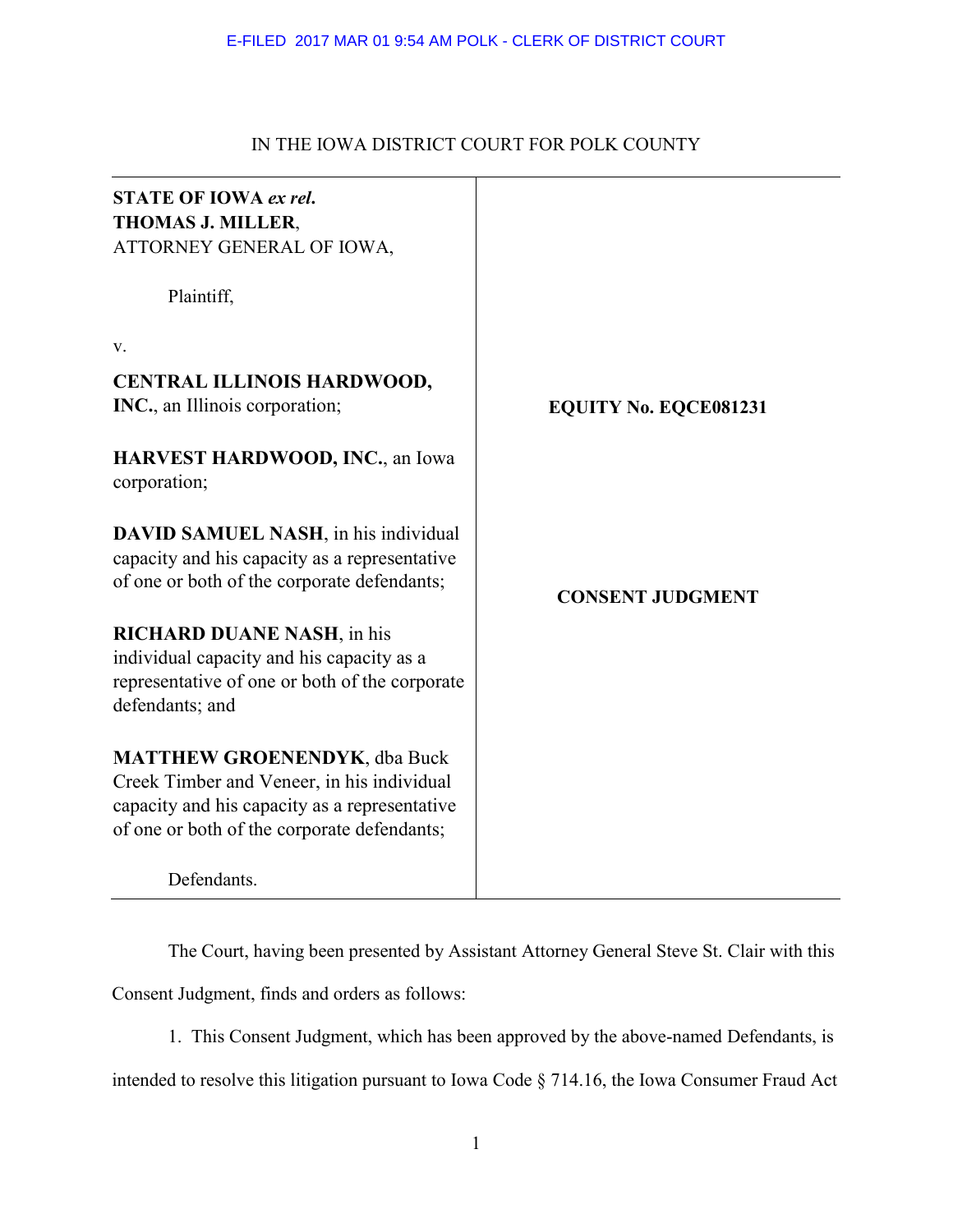(CFA), Iowa Code § 555A, the Door-to-Door Sales Act (DDSA), and Iowa Code § 714.16A, the Older Iowans Act (OIA). For purposes of entry of this Consent Judgment, the above-captioned Defendants waive objections relating to service of process of the Petition and Original Notice herein, and to any other requirement that might impede entry and validity of this Consent Judgment, and also agree that any and all post-entry service or notice requirements relating to this Consent Judgment may be fully met through Plaintiff's counsel providing Defendants' counsel with a file-stamped copy of this Consent Judgment.

- 2. The Court has jurisdiction of the parties and subject matter.
- 3. The Court finds that this Consent Judgment should be entered.

**IT IS THEREFORE ORDERED,** pursuant to Iowa R. Civ. P. 1.1501 *et seq.*, the CFA, the DDSA, and the OIA, that Defendants, and each of them, and (as applicable) their directors, officers, principals, partners, employees, representatives, subsidiaries, successors, assigns, parent or controlling entities, and all other persons, corporations and other entities acting in concert or participating with one or more Defendants who have actual or constructive notice of the Court's injunction, are permanently restrained and enjoined from violating the CFA, the DDSA, and the OIA, and, without limiting the foregoing, from: (A) engaging in any transactions in Iowa in which tree removal or any related services are provided to Iowa residents in exchange for money or anything else of value, without complying in full with all notice, disclosure, contracting, and other protections and safeguards contained in the DDSA, including without limitation all protections relating to the three-day right to cancel; (B) engaging in any transactions in Iowa in which one or more Defendants obtain any right, option, or prerogative to cut and/or remove trees from property owned by, or under the legal control of, another (the "landowner"), other than through a written contract signed by all parties to the agreement in advance, each such contract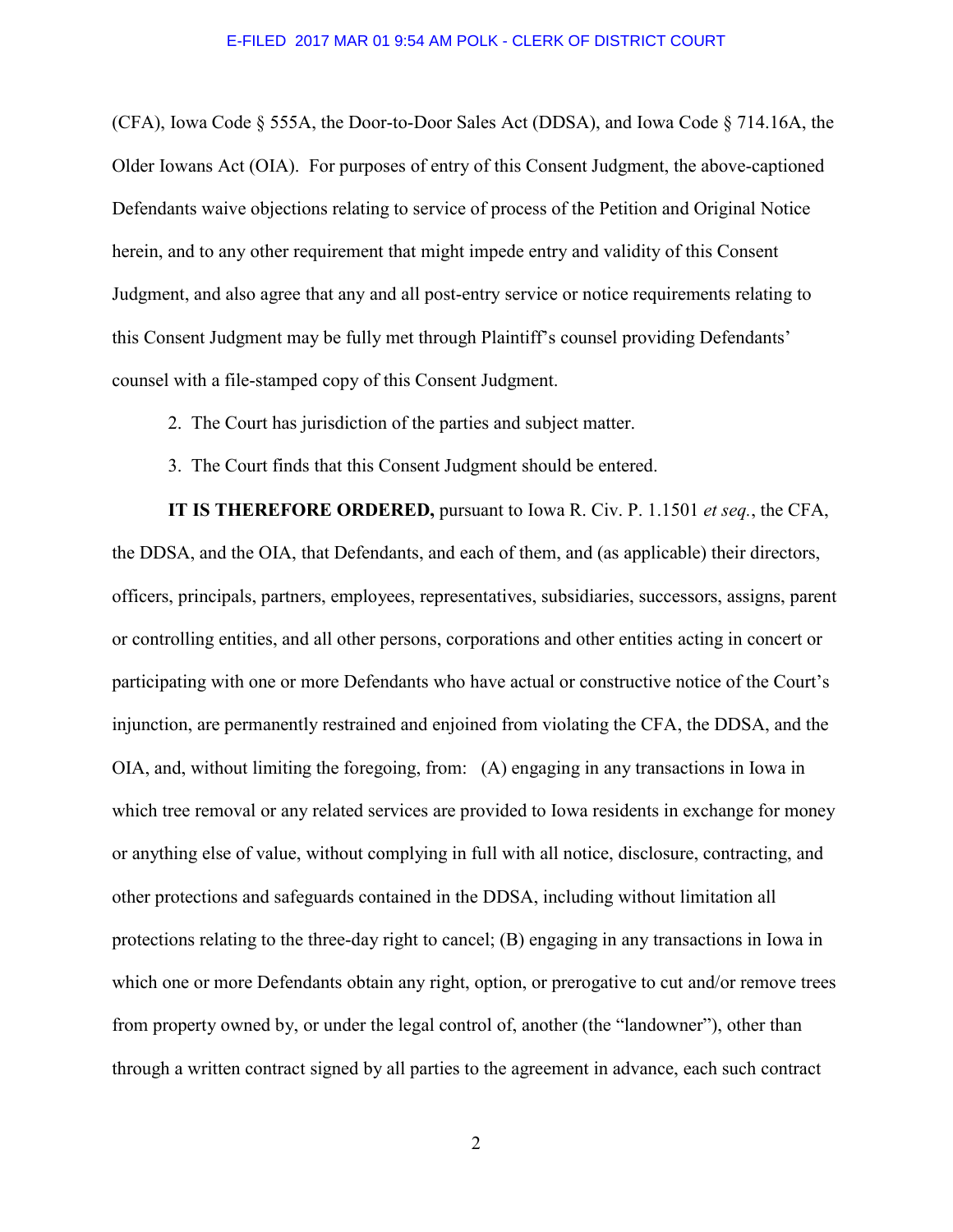to include: (1) a term specifying the number of trees of each different species of tree to be removed under the agreement, and referring (accurately) to the fact that all trees to be removed under the agreement had been unambiguously marked prior to execution of the contract; (2) the specific dollar amount the landowner is to receive under the agreement, with the requirement that the landowner be paid at least one-half that amount in advance of any timber cutting or removal under the agreement, and indicating the specific date by which the landowner will be paid the remainder; (3) the specific period of time (beginning and ending dates) within which the timber cutting and removal is to be completed, subject to extensions or other changes only under specified, reasonable circumstances; (4) a specific description of what the landowner can expect, in terms of the extent to which stumps will remain; (5) a clear and conspicuous notice to the landowner that Iowa Code § 658.4 provides for triple damages in the event of willful injury to trees; (6) a term acknowledging that the Defendants involved have inspected the area and timber concerned, have estimated to their satisfaction the quantity, quality, and value of the timber to be removed, and accept such timber with all faults; and (7) a term requiring that any modification of the contract be in a writing signed by all parties; (C) failing either to return the land from which trees are cut or removed to the condition it was in before the transaction (excepting only trees properly removed and other specific changes of condition explicitly provided for in the contract), or to promptly pay the landowner fair compensation for any instance in which the land cannot be so returned; (D) entering into any agreement relating to timber cutting or removal where the Defendants have objective reason to believe that the landowner's capacity to protect his or her interests may be substantially diminished by advanced age and/or infirmity, without taking appropriate steps to ensure that any such vulnerabilities do not result in unfairness; (E) failing to leave a copy of a contract with the landowner at the time the landowner signs it; and (F) failing

3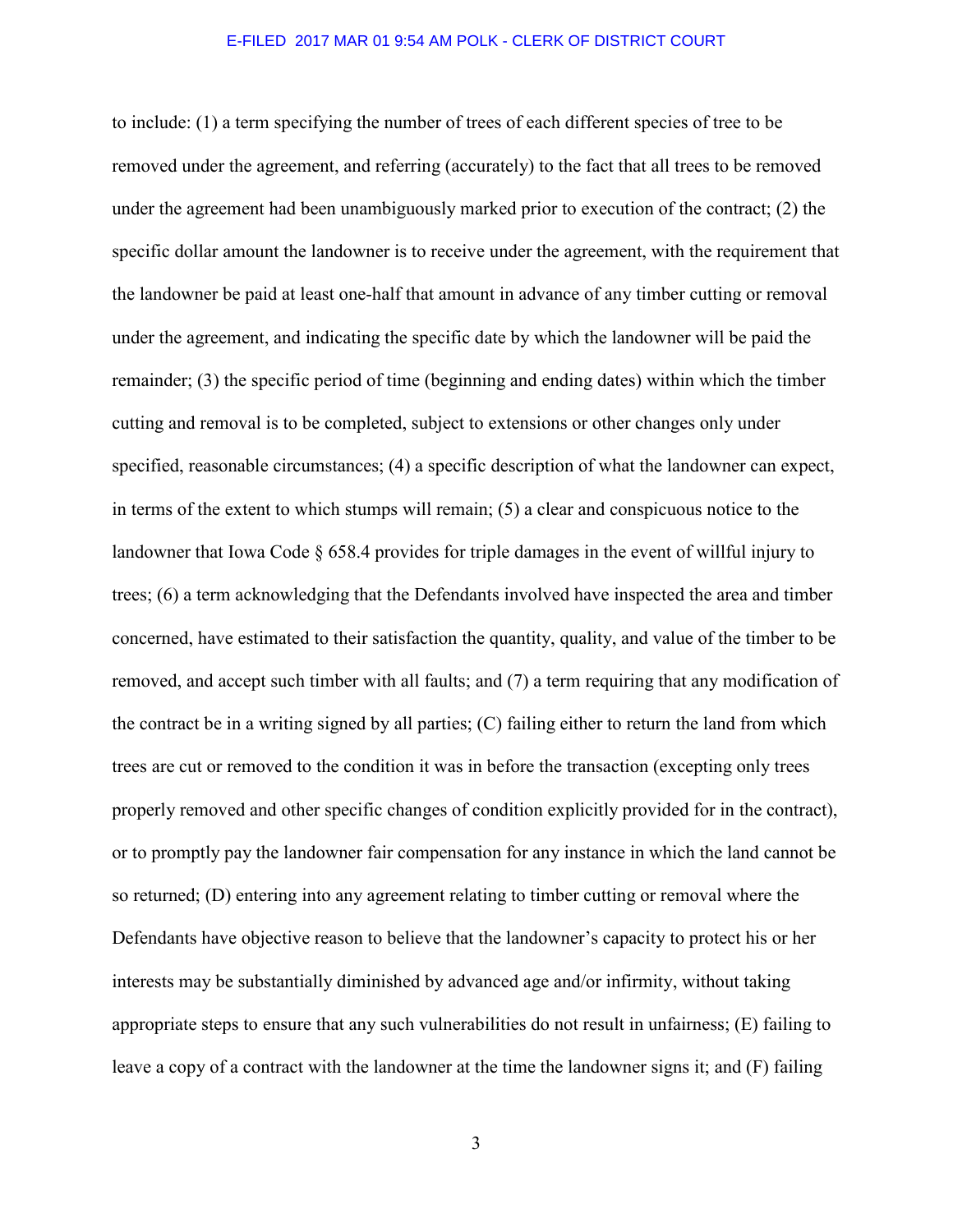to abide by any provision required by this Consent Judgment to be included in a contract.

**IT IS FURTHER ORDERED** that Defendants cooperate fully with reasonable requests from the Office of the Iowa Attorney General for information or materials regarding the practices to which the Petition in this cause directly or indirectly relates, and regarding compliance with this Consent Judgment.

**IT IS FURTHER ORDERED** that the Court retains jurisdiction to enforce this Consent Judgment, and that, in addition to any and all other available remedies, including without limitation contempt of court, a violation of this Consent Judgment constitutes a violation of the CFA for purposes of enforcement by the Attorney General.

**IT IS FURTHER ORDERED** that the Defendants pay court costs, if any. **SO ORDERED.**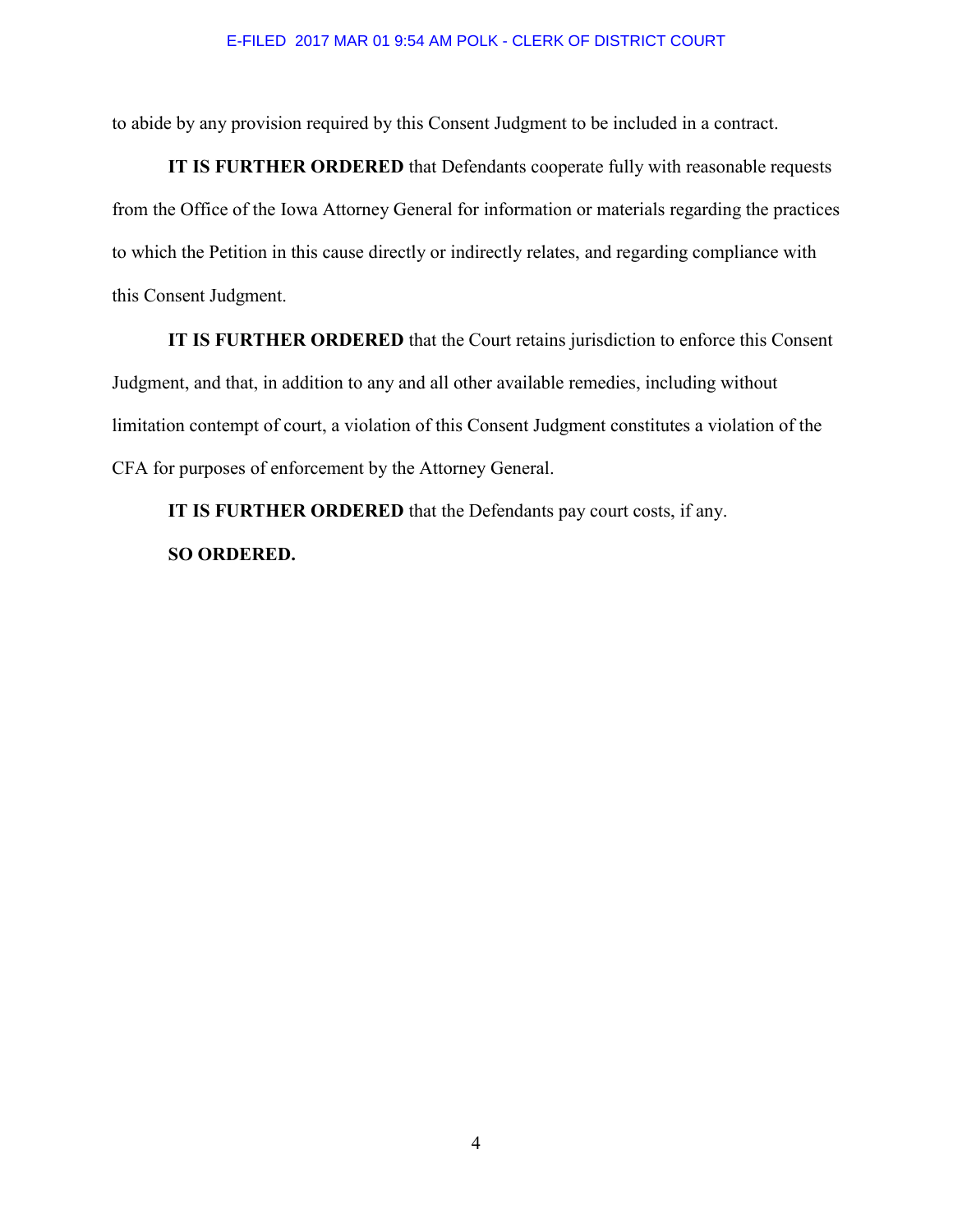Approved:

DEFENDANTS:

Date:  $2 - 20 - 17$ 

Date: 2-20-17

Date: 2-20-17

Date:  $2 - 20 - 17$ 

Date:  $Z$  –

Date:  $\frac{2}{20}$  /17

PLAINTIFF:

28, Date:  $\overline{\alpha}$ 

Hardwood, Inc.,

Central Illinois By [printed]  $\subset$ IJLn

Harvest Hardwood Tnc 'asi By [printed] r v

David Samuel Nash

**Richard Duane Nash** 

penendyk

Gerald B. Feuerhelm Attorney for Defendants

Steve St. Clair Assistant Attorney General